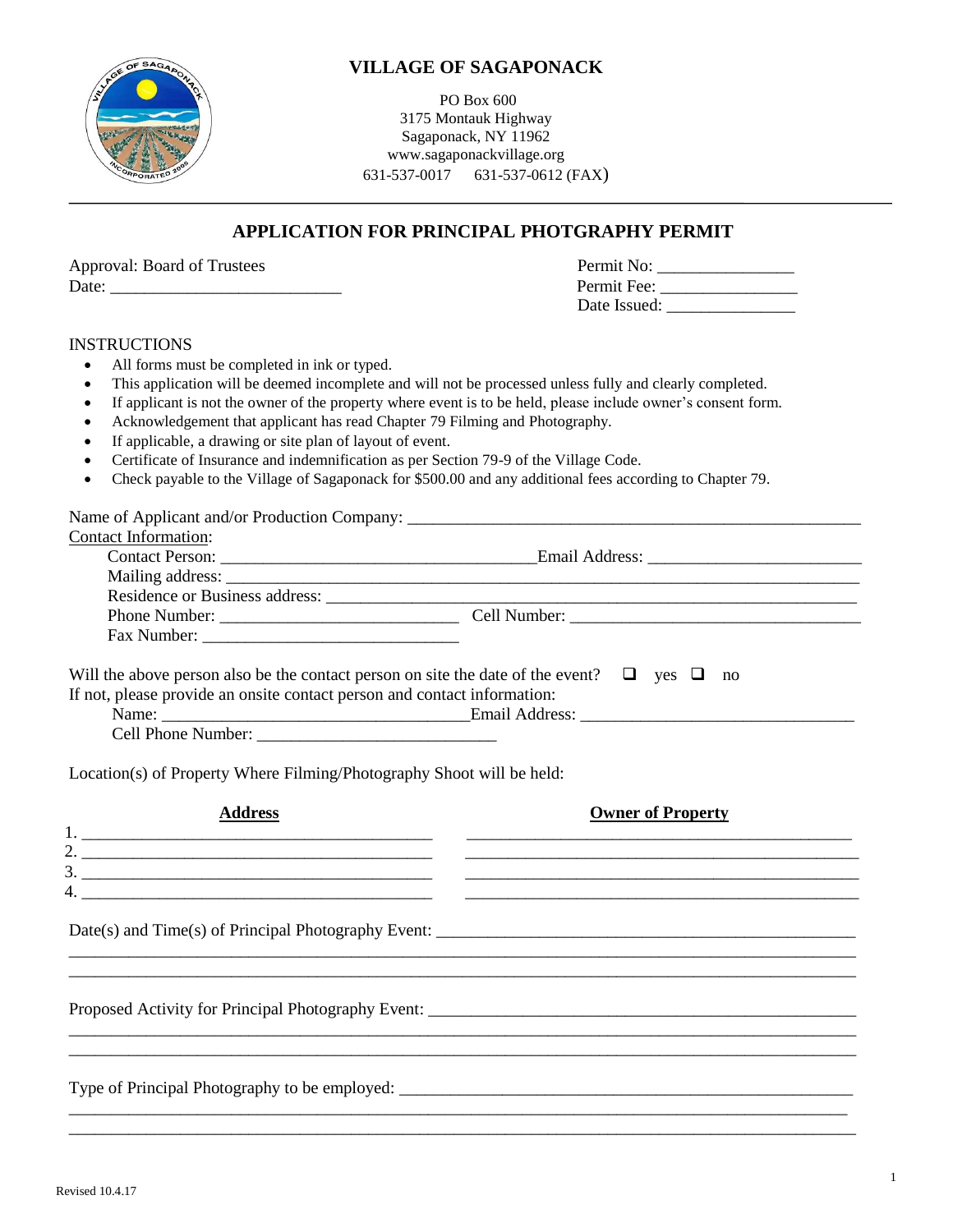| Description if Equipment to be Used (be specific regarding cameras and lighting): |  |  |
|-----------------------------------------------------------------------------------|--|--|
|                                                                                   |  |  |

 $\overline{\phantom{a}}$  , and the contribution of the contribution of the contribution of the contribution of the contribution of the contribution of the contribution of the contribution of the contribution of the contribution of the \_\_\_\_\_\_\_\_\_\_\_\_\_\_\_\_\_\_\_\_\_\_\_\_\_\_\_\_\_\_\_\_\_\_\_\_\_\_\_\_\_\_\_\_\_\_\_\_\_\_\_\_\_\_\_\_\_\_\_\_\_\_\_\_\_\_\_\_\_\_\_\_\_\_\_\_\_\_\_\_\_\_\_\_\_\_\_\_\_\_

| Will the applicant need additional services from any of the departments below?                                                   |                                                                                                                                                                                                                                                                                                                                                             |
|----------------------------------------------------------------------------------------------------------------------------------|-------------------------------------------------------------------------------------------------------------------------------------------------------------------------------------------------------------------------------------------------------------------------------------------------------------------------------------------------------------|
|                                                                                                                                  |                                                                                                                                                                                                                                                                                                                                                             |
| additional cost as a result of the event.                                                                                        | If additional service is required from any of the above departments, the applicant is responsible for any                                                                                                                                                                                                                                                   |
|                                                                                                                                  |                                                                                                                                                                                                                                                                                                                                                             |
|                                                                                                                                  |                                                                                                                                                                                                                                                                                                                                                             |
|                                                                                                                                  |                                                                                                                                                                                                                                                                                                                                                             |
|                                                                                                                                  |                                                                                                                                                                                                                                                                                                                                                             |
| Sworn to before me this                                                                                                          | Application is hereby made to the Board of Trustees for the issuance of a Principal Photography Permit in accordance<br>with Village of Sagaponack Code Chapter 79. The applicant agrees to comply with all applicable laws and regulations<br>and by signing this application acknowledges that he/she has read Chapter 79 of the Sagaponack Village Code. |
| $\frac{day \text{ of } }{x}$ , 20                                                                                                | Signature of Applicant                                                                                                                                                                                                                                                                                                                                      |
|                                                                                                                                  |                                                                                                                                                                                                                                                                                                                                                             |
| Check all that apply:                                                                                                            | <b>FOR OFFICE USE ONLY</b>                                                                                                                                                                                                                                                                                                                                  |
| <b>Cost Reimbursement:</b><br>□ Southampton Town Police Department<br>Southampton Town Highway Department<br>□ Village Personnel | Estimated cost:                                                                                                                                                                                                                                                                                                                                             |
| Property after the event:<br>Required?<br>$\Box$ YES<br>$\square$ NO                                                             | Security Instrument to secure compliance with conditions of permit and to ensure adequate cleanup of the                                                                                                                                                                                                                                                    |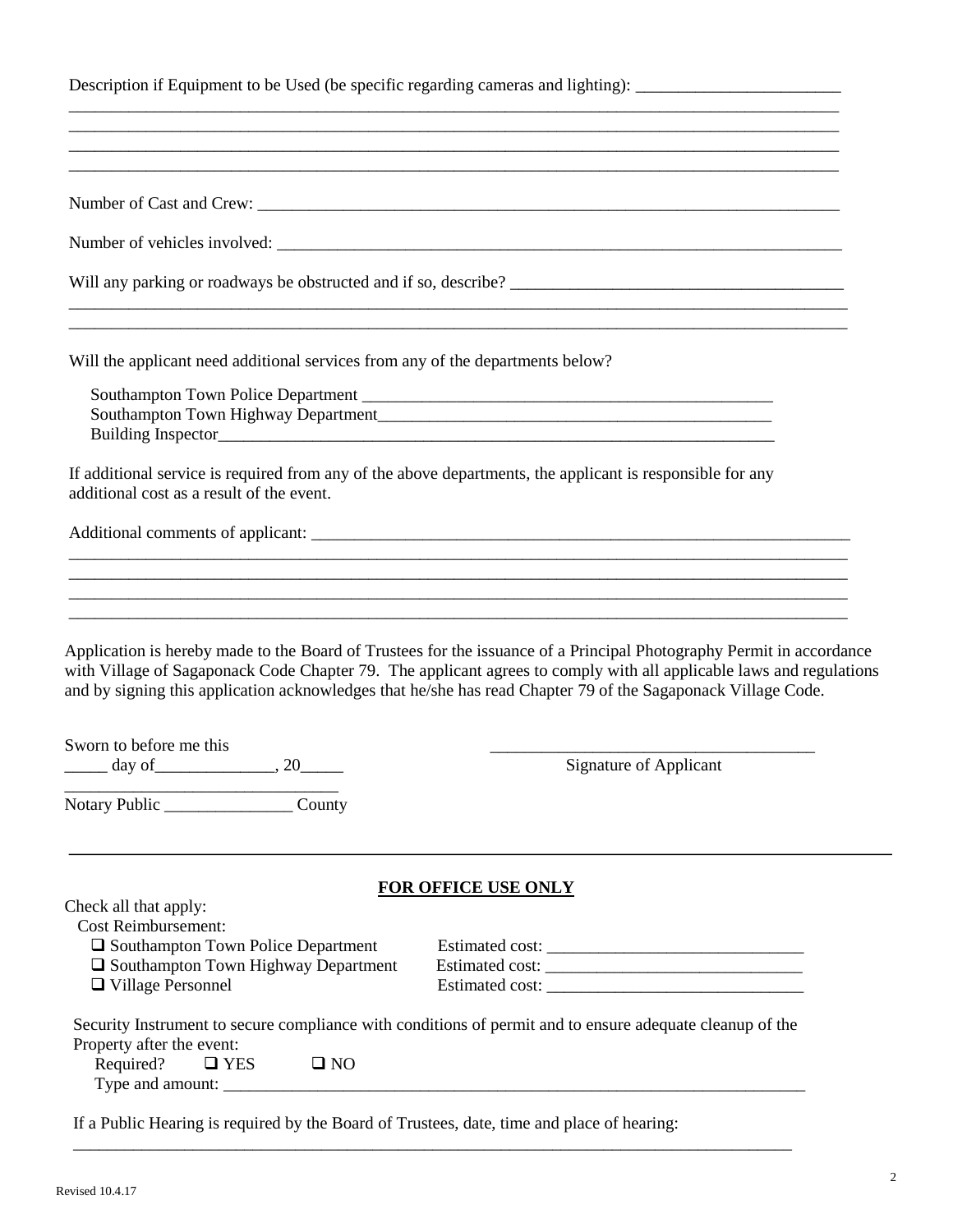Application referred to the following departments for comments:

|   | Southampton Town Police Department                                                                                          | Date referred:     |
|---|-----------------------------------------------------------------------------------------------------------------------------|--------------------|
|   | Southampton Town Highway Department                                                                                         |                    |
| ப | <b>Southampton Town Trustees</b>                                                                                            |                    |
|   | Are there any other events scheduled for the same date and/or time?<br>If yes, give time, date, location and size of event. | $\Box$ YES<br>⊟ NO |

Permission is hereby granted for a Principal Photography Permit as described in the foregoing application:

Village of Sagaponack DATE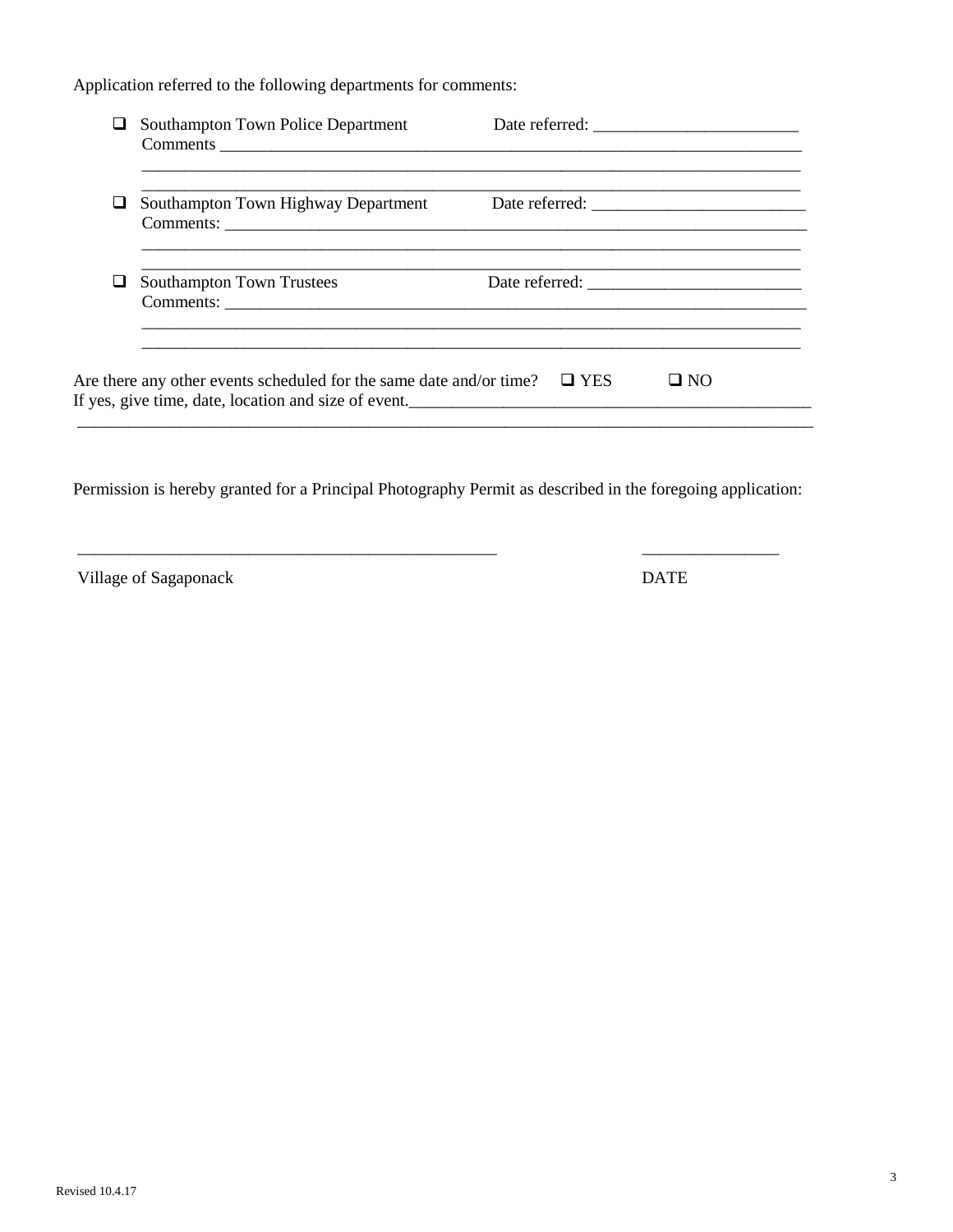

## **VILLAGE OF SAGAPONACK**

PO Box 600 3175 Montauk Highway Sagaponack, NY 11962 www.sagaponackvillage.org 631-537-0017 631-537-0612 (FAX)

# **OWNER'S AUTHORIZATION PRINCIPAL PHOTOGRAPHY PERMIT**

| <b>Notary Public</b>                                           |                                                                                                                 |                                                                                                                              |
|----------------------------------------------------------------|-----------------------------------------------------------------------------------------------------------------|------------------------------------------------------------------------------------------------------------------------------|
|                                                                | and the state of the state of the state of the state of the state of the state of the state of the state of the | <b>Signature of Owner</b>                                                                                                    |
| Sworn to before me this _______ day of _______________, 20____ |                                                                                                                 |                                                                                                                              |
|                                                                |                                                                                                                 |                                                                                                                              |
|                                                                |                                                                                                                 | $\blacksquare$ whose mailing address is $\blacksquare$ whose mailing address is $\blacksquare$                               |
|                                                                |                                                                                                                 |                                                                                                                              |
|                                                                |                                                                                                                 | $\blacksquare$ That I am the owner (or an officer of the corporation, which is the owner)                                    |
|                                                                |                                                                                                                 | <u>_________________________________</u> , being duly sworn, depose and say, that I reside at ______________________________ |
| <b>COUNTY OF SUFFOLK</b>                                       |                                                                                                                 |                                                                                                                              |
|                                                                | $)$ ss:                                                                                                         |                                                                                                                              |
| <b>STATE OF NEW YORK</b>                                       |                                                                                                                 |                                                                                                                              |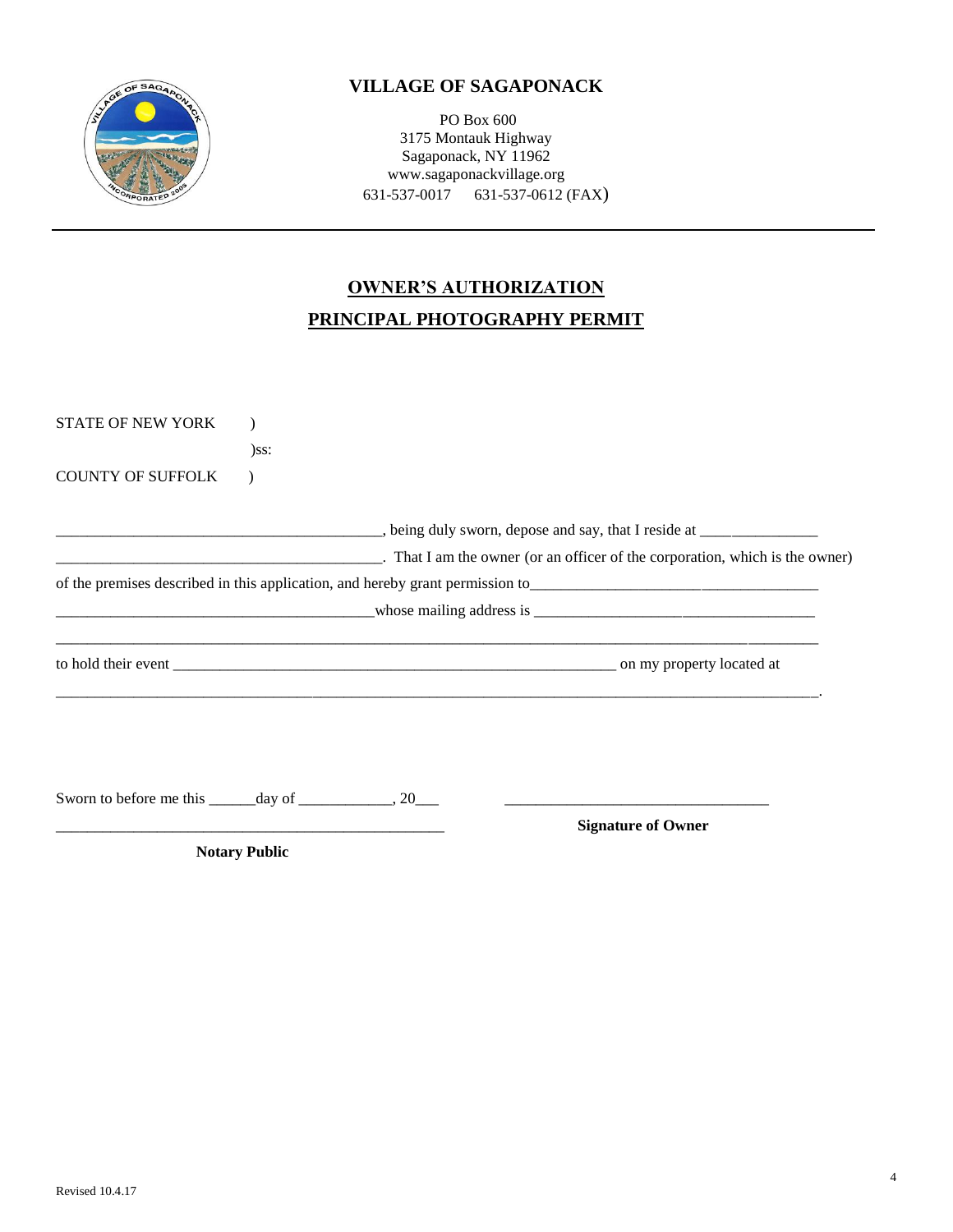

## **VILLAGE OF SAGAPONACK**

PO Box 600 3175 Montauk Highway Sagaponack, NY 11962 www.sagaponackvillage.org 631-537-0017 631-537-0612 (FAX)

# **Chapter 79: FILMING AND PHOTOGRAPHY**

[HISTORY: Adopted by the Board of Trustees of the Village of Sagaponack 10-15-2007 by L.L. No. 23-2007. Amendments noted where applicable.]

§ 79-1. Findings and purpose.

The Board of Trustees recognizes that the Village's natural beauty and historical sites are attractive to individuals, organizations, corporations, groups and other entities involved in the businesses of motion-picture and digital filming, audiovisual recordings, and still photography (hereafter to be collectively referred to as "principal photography"). Because such principal photography may create a threat to public safety, health or welfare due to the time, location or duration or may unduly interfere with vehicular and/or pedestrian traffic, the Village desires to regulate such activities through the issuance of permits. The purpose of this chapter is to set forth the procedure governing such permit process.

### § 79-2. Permit required.

A permit issued pursuant to this chapter is required prior to any person, organization, corporation, group or other entity engaging in the principal photography of a commercial, movie, documentary, television program, catalog or magazine layout, or any other presentation upon the streets, sidewalks or any other public property.

§ 79-3. Application for permit.

- A. Application form. An applicant may obtain an application form from the Village Clerk. The information requested on the application form shall include, without limitation, the following:
	- (1) The name and address of the applicant and/or the production company.
	- (2) The nature and purpose of the use of the location (pornography expressly prohibited).
	- (3) The type of principal photography to be employed.
	- (4) The proposed location(s).
	- (5) The date(s) and time(s) the permit is intended to cover.
	- (6) The number of cast and crew.
	- (7) The number of vehicles.
	- (8) The person in charge on site.
- B. Submission to Village Clerk. The following materials shall be submitted by the applicant to the Village Clerk at least 30 days before the proposed date of principal photography:
	- (1) A completed application form.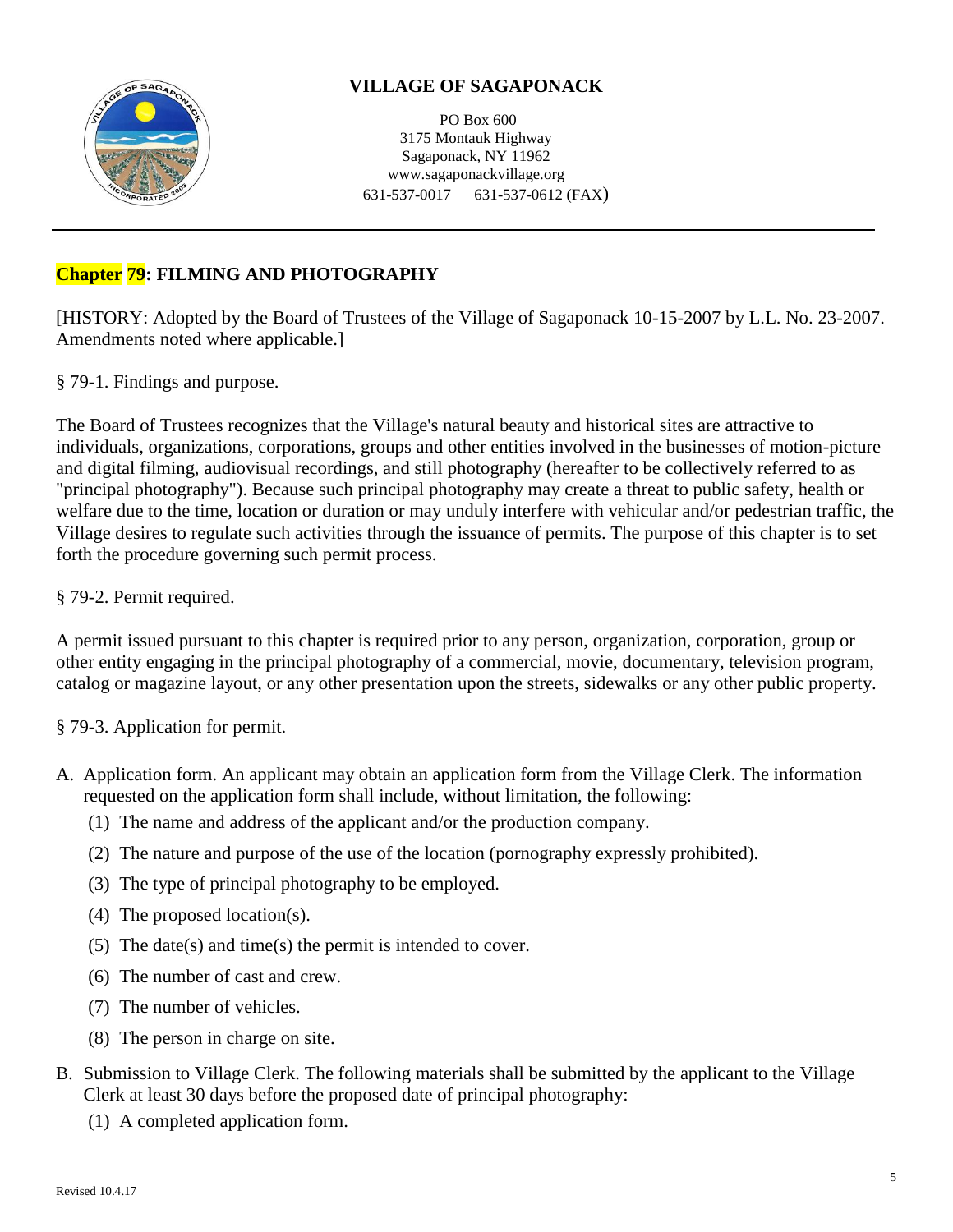- (2) A nonrefundable application fee of \$500.
- (3) A certificate of insurance and indemnification agreement pursuant to § 79-9 below.
- C. Review. The Village Clerk shall refer the application to the Town of Southampton Chief of Police and to the Mayor. The Chief of Police and the Mayor or their respective designees shall each determine whether the proposed filming or still photography will constitute a threat to public safety, health or welfare by reason of time, location or duration of the activity or will unduly interfere with vehicular and/or pedestrian traffic. Approval or disapproval of the application by the Board of Trustees shall follow receipt of reports from the Chief of Police and Mayor or respective designees, and any approval may be conditioned on the payment of a traffic control fee set forth in § 79-4 below.
- D. Review by Village Attorney. The Village Clerk shall forward the certificate of insurance and the indemnification agreement to the Village Attorney for approval. The Village Attorney shall send such approved or disapproved documents back to the Village Clerk.
- E. Permit fee. The Village Clerk shall calculate the permit fee required to be paid by an approved applicant as follows:
	- (1) Principal photography fee. Five thousand dollars per day shall be paid for each day or part thereof covered by the permit, and \$1,000 per day or part thereof for each additional day, except in the Historic District of Main Street, where each additional day shall require a fee of \$2,500 each day or part thereof. [Amended 7.17.2017].
	- (2) Cleanup deposit. A separate certified check in the amount of \$500 for each day covered by the permit shall be paid pursuant to § 79-5 below.
	- (3) Traffic control fee. One thousand dollars shall be paid for each day covered by the permit if the Chief of Police, or his designee, requires payment of the traffic control fee pursuant to § 79-4 below.
- F. Issuance of permit. The Village Clerk shall collect the permit fee from the applicant. Upon approval by the Board of Trustees and payment of the permit fee, the Village Clerk shall issue the permit to the applicant. The permit shall set forth the name of the applicant and the location(s), date(s) and time(s) of the filming or still photography.
- § 79-4. Traffic control fee.
- A. In the event that the Chief of Police or his designee determines that police officers or traffic control officers will be necessary for the protection of the citizens or for the control of traffic during the filming or still photography, the applicant shall submit to the Village Clerk a fee of \$1,000 for each day covered by the permit.
- B. If the Chief of Police determines that the traffic control fee of \$1,000 per day will be fully expended prior to the termination of the permit period, the Village Clerk shall contact the applicant in writing and require payment of an additional sum of money, said specific amount to be determined by the Chief of Police based on the salaries and the number of hours to be worked by the town police and traffic control personnel. Said additional traffic control fee shall be paid upon demand. The applicant's failure to pay such additional fee shall result in the Village Clerk's providing the applicant with written notice that the permit has been suspended and the date of such suspension.
- C. After termination of the principal photography, the Chief of Police shall provide the applicant with a statement regarding the actual cost to the town of providing said police officers or traffic control officers. If the actual cost is less than the moneys that the Village has collected pursuant to Subsection A or B, the Village shall remit the balance to the applicant. If the actual cost is more than the moneys that the Village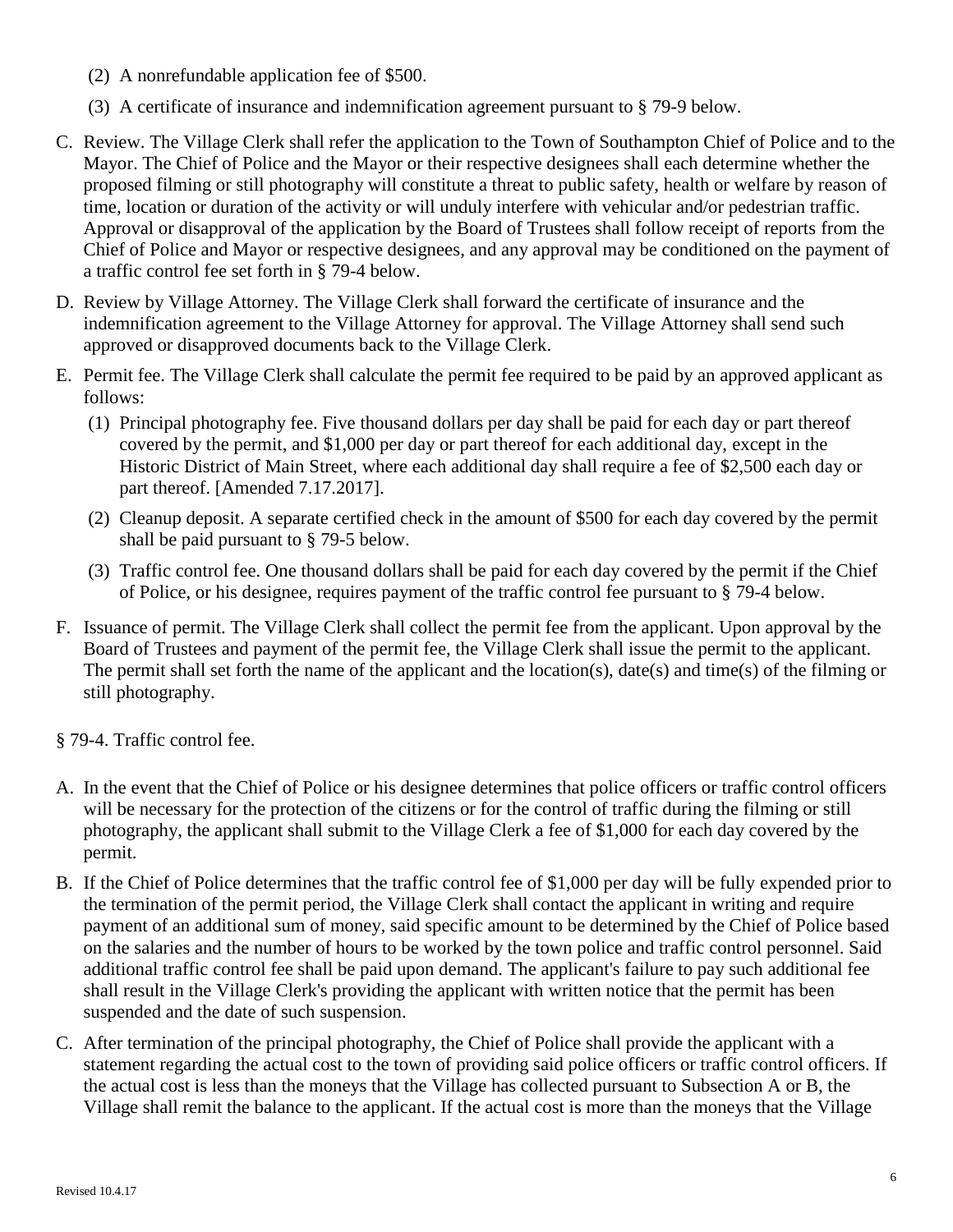has collected pursuant to Subsection A or B, the applicant shall be responsible for providing the balance to the Village within three days of demand.

- D. The Chief of Police shall forward a copy of the statement of actual cost to the Village Clerk, who will file said statement with the original application form.
- § 79-5. Cleanup deposit.
- A. Each applicant whose application has been approved shall give the Village Clerk a certified check in the amount of \$500 for each day covered by the permit.
- B. At the termination of the permit period, a Village representative shall inspect the locations listed on the permit and determine if the locations require cleanup efforts.
- C. If cleanup is required, the Village Clerk will provide the applicant with a statement setting forth the actual cost of providing said cleanup services. If the actual cost is less than the deposit collected pursuant to Subsection A, the Village shall remit the balance to the applicant. If the actual cost is more than the deposit collected pursuant to Subsection A, the applicant shall be responsible for providing the balance to the Village within three days of demand.
- D. If no cleanup is required, the Village Clerk shall promptly remit the cleanup deposit to the applicant.

§ 79-6. Payment of fees.

Any fee collected under this chapter shall be paid either in cash or by certified check made payable to the Village of Sagaponack and shall be delivered to the Village Clerk.

§ 79-7. Damage or alterations to public property.

A permit holder shall be responsible for any damage to public property or facilities that may result from the permit holder's activities. No alterations are to be made at the locations of principal photography, including, without limitation, cutting trees, digging holes and trimming bushes, without the express authorization of the Board of Trustees.

§ 79-8. Compliance with other laws.

Issuance of a permit pursuant to this chapter does not relieve the permit holder of its duty to comply with all other local laws, ordinances and regulations during the duration of principal photography.

§ 79-9. Insurance and indemnification.

Every application for a permit pursuant to this chapter shall include a certificate of insurance that evidences a public liability insurance policy covering the Village and the Town of Southampton, including its Police Department, as an additional insured in the minimum amount of the \$2,000,000 per occurrence for the duration of the filming or still photography. The applicant shall also submit an indemnification agreement that states that the applicant agrees to assume all liability for and will indemnify and hold the Village and the Town of Southampton, including its Police Department, harmless of and free from any and all damages that occur to persons or property by reason of said filming or still photography.